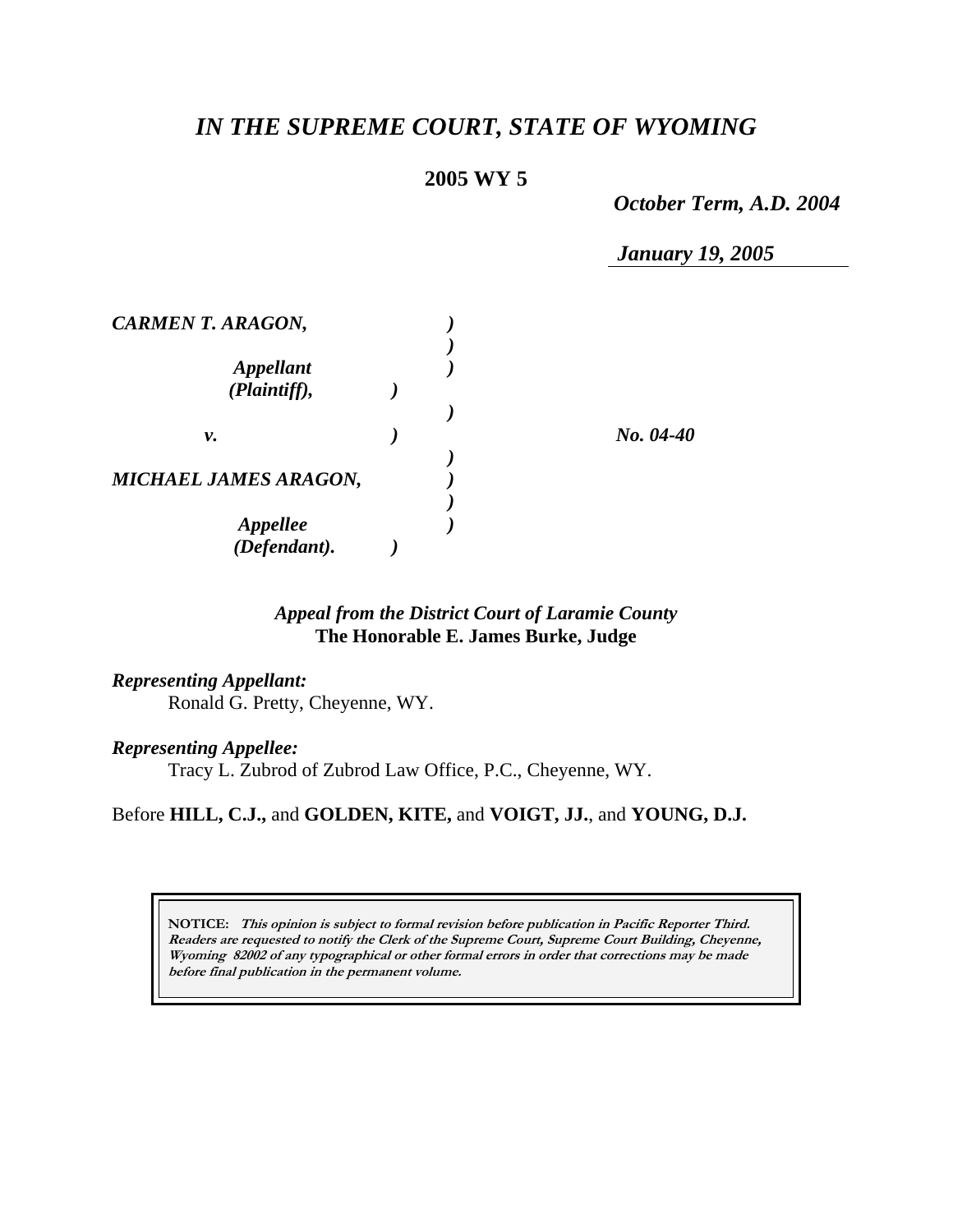# **YOUNG, District Judge.**

[¶1] This appeal is from an order modifying the custody portion of a decree of divorce involving appellant Carmen T. Aragon (Mother) and appellee Michael James Aragon (Father). The order granted Father custody of the couple's four children, separating the children from their half siblings and stepsibling who remain in the custody of Mother and her new husband. We affirm.

# *ISSUES*

[¶2] Mother presents these issues for our review:

1. Do the doctrines of *res judicata* and *collateral estoppel* bar a claim that could have been brought in previous proceedings when issues concerning those claims existed at the time previous claims were brought[?]

2. Was awarding the [Father] custody of the children in the best interest of the children[?]

3. Did the court err by splitting the children[?]

Father phrases the issues:

1. Did the district court apply the proper standard when determining to modify custody?

2. Was there sufficient evidence to support the order granting Father's petition for modification?

3. Was the district court required to consider *Pace* [*v. Pace*, 2001 WY 43, 22 P.3d 861 (Wyo. 2001),] when modifying custody of the parties' four children?

4. Is [Father] entitled to attorney fees and costs on appeal?

# *FACTS*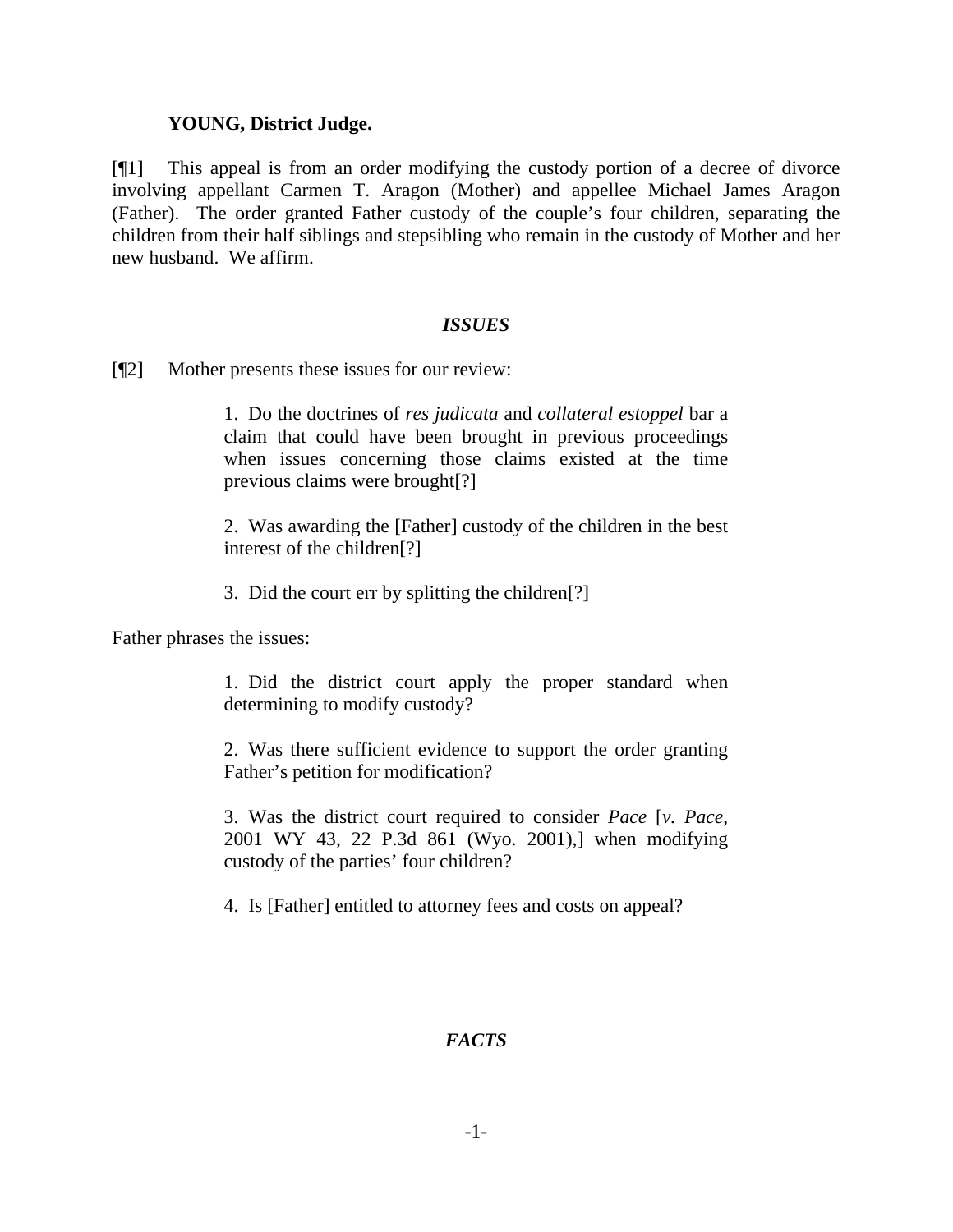[¶3] On April 29, 1987, Mother and Father were married. The marriage produced four children.<sup>[1](#page-2-0)</sup> Ultimately, Mother and Father were divorced on January 10, 2000, and Mother was awarded primary custody of the children. Father was granted visitation and ordered to pay child support.

[¶4] Both Father and Mother remarried. Mother and her new husband had two daughters together.<sup>[2](#page-2-1)</sup> Mother's new husband has four children from a previous relationship, one of whom, a deaf son age sixteen at the time of hearing, resides with Mother and her new husband. Mother's father also resides with Mother and her new husband. Father and his new wife have no other children.

[¶5] In June of 2000, Mother petitioned the district court to modify Father's child support, modify Father's visitation with the children, allow Mother to claim the children as dependents for income tax purposes, and find Father in contempt. Father filed his own motions seeking to have Mother found in contempt for 1) improperly claiming the children for tax purposes, 2) not removing her name from certain motor vehicle titles, 3) denying Father visitation with the children, and 4) making derogatory statements about Father to the children. Discovery ensued. Each of these motions was eventually resolved through settlement entered between the parties in February of 2001. Pursuant to the settlement, on March 5, 2001, the district court entered an order modifying the decree of divorce, raising the child support to be paid by Father and altering Father's visitation with the children.

[¶6] In September of 2001, Father filed a motion seeking a correction in the computation of his child support obligation and asking that he be given credit for any overpayment in child support. Mother replied to this motion with a request that Father again be held in contempt for not properly meeting his child support responsibilities. Upon hearing, the district court granted Father's motion and entered its order on April 4, 2002. Thereafter, in May of 2002, Father filed a petition to change custody and support. After a day and a half hearing, the district court entered its order awarding Father custody of the children, finding that Father had shown a material and substantial change of circumstances warranting a change in custody and that such change of custody was in the best interests of the children. This appeal followed.

### *STANDARD OF REVIEW*

[¶7] We have previously reiterated the well recognized standard of review for custody determinations:

 $\overline{a}$ 

<span id="page-2-0"></span><sup>1</sup> At the time of hearing, these children were ages sixteen, thirteen, eleven, and ten. The oldest three children are boys, while the youngest child is a girl.

<span id="page-2-1"></span> $2\degree$  These children were approximately three years and six months of age at the time of hearing.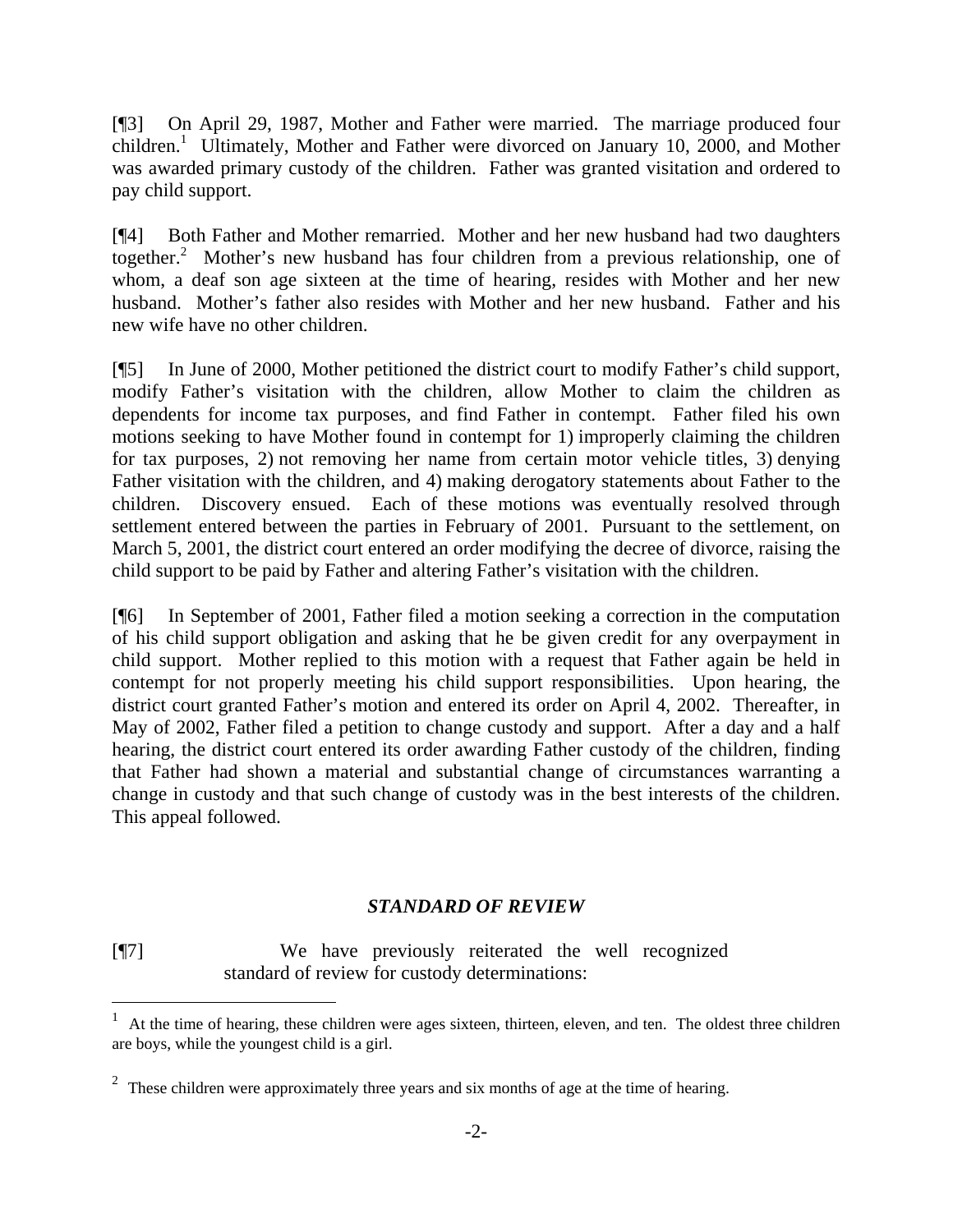"Custody, visitation, child support, and alimony are all committed to the sound discretion of the district court. It has been our consistent principle that in custody matters, the welfare and needs of the children are to be given paramount consideration. The determination of the best interests of the child is a question for the trier of fact. 'We do not overturn the decision of the trial court unless we are persuaded of an abuse of discretion or the presence of a violation of some legal principle.' *Fink* [*v. Fink*], 685 P.2d [34,] 36 [(Wyo. 1984)]."

*Reavis v. Reavis*, 955 P.2d 428, 431 (Wyo. 1998). . . . Judicial discretion is a composite of many things, among which are conclusions drawn from objective criteria; it means exercising sound judgment with regard to what is right under the circumstances and without doing so arbitrarily or capriciously. *Pace v. Pace*, 2001 WY 43, ¶9, 22 P.3d 861, ¶9 (2001); *Vaughn v. State*, 962 P.2d 149, 151 (Wyo. 1998).

> "Our review entails evaluating the sufficiency of the evidence to support the trial court's decision, and we afford to the prevailing party every favorable inference while omitting any consideration of evidence presented by the unsuccessful party. We cannot sustain findings of fact not supported by the evidence, contrary to the evidence, or against the great weight of the evidence. Similarly, an abuse of discretion is present when a material factor deserving significant weight is ignored. *RDS v. GEMN*, 9 P.3d 984, 986 (Wyo. 2000)."

*In re KRA*, 2004 WY 18, ¶7, 85 P.3d 432, ¶7 (Wyo. 2004) (some citations omitted).

### *DISCUSSION*

### *Res Judicata/Collateral Estoppel*

[¶8] Mother argues that both the doctrines of res judicata and collateral estoppel apply in this case. According to Mother, the district court's orders of March 2001 and April 2002 must be considered final orders on the merits, which preclude Father from again litigating the issue of custody of the children. Specifically, Mother asserts that in each of the previous proceedings Father raised the issue of custody, or at least had an opportunity to raise the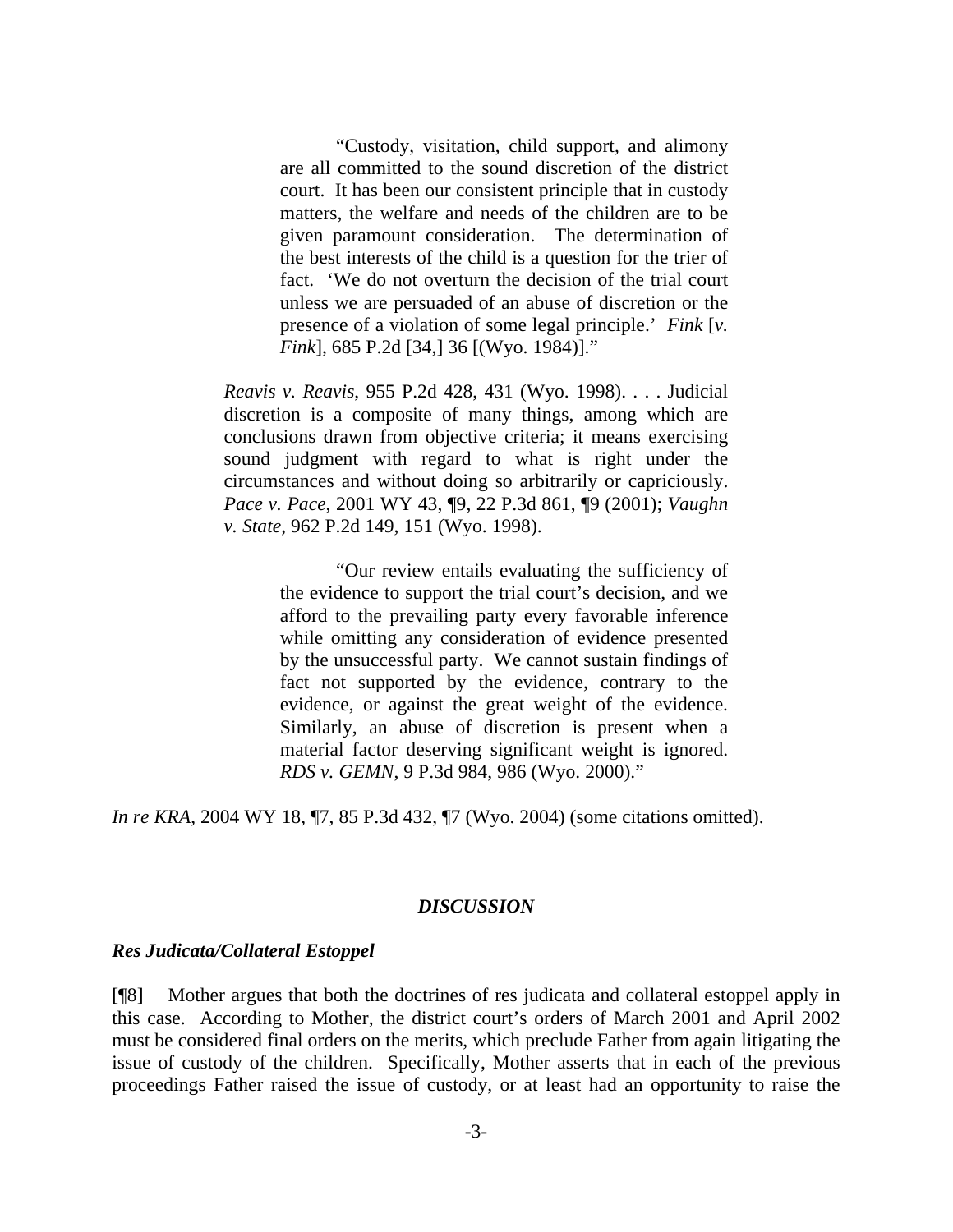issue of custody. Thus, Mother contends that in the interests of finality and judicial economy, Father was prohibited from raising the issue of custody in May of 2002.

[¶9] This court has previously addressed the doctrines of res judicata and collateral estoppel as these doctrines relate to modification of custody. This court's established policy manifests a balance between the doctrine of finality of judgments and judicial economy supported by the doctrines of res judicata and collateral estoppel, on the one hand, and the applicable statutes providing for modification of the provisions of a divorce decree concerning child custody, child support, visitation, and alimony, on the other hand. $3$  A court is charged with resolving that tension by determining if there has been a material change in circumstances warranting modification and that modification would be in the best interests of the children. *Rogers v. Rogers*, 973 P.2d 1118, 1122-23 (Wyo. 1999); *Ayling v. Ayling*, 661 P.2d 1054, 1055-56 (Wyo. 1983). See also generally, *Ready v. Ready*, 2003 WY 121, ¶11, 76 P.3d 836, ¶11 (Wyo. 2003); *Smith v. Smith*, 895 P.2d 37, 41 (Wyo. 1995).

[¶10] While the doctrines of res judicata and collateral estoppel can bar reopening a divorce decree, a district court does retain jurisdiction to modify a decree of divorce under certain circumstances. *Harshfield v. Harshfield*, 842 P.2d 535, 537-38 (Wyo. 1992). One such circumstance is where the party is able to show a material change in circumstances surrounding the care, custody, and visitation of a child. Indeed, as we recently expressed in *Geerts v. Jacobsen*, 2004 WY 148, ¶17, 100 P.3d 1265, ¶17 (Wyo. 2004), Wyoming statutory law expressly provides courts with subject matter jurisdiction to enforce or modify a final decree of divorce concerning the care, custody, and visitation of a child as the circumstances of the parents and needs of the children require on either a temporary or permanent basis. Our examination and evaluation of the record in the instant case leads us to the conclusion that there was ample evidence presented to the district court to demonstrate that a material and substantial change of circumstances had occurred.

[¶11] Further, even upon application of the traditional standards of review applicable to the doctrines of res judicata and collateral estoppel, we hold that such doctrines do not apply given the circumstances established in this case.

> In *Amoco Prod. Co. v. Board of County Comm'rs*, 2002 WY 154, ¶12, 55 P.3d 1246, ¶12 (Wyo. 2002) (quoting *Eklund v. PRI Environmental, Inc.*, 2001 WY 55, ¶¶15-20, 25 P.3d 511, ¶¶15-20 (Wyo. 2001)), we recognized that res judicata and collateral estoppel are related but distinct concepts. We noted that res judicata bars the relitigation of previously litigated claims or causes of action and that four factors are examined to determine whether the doctrine of res judicata applies:

 $\overline{a}$ 

<span id="page-4-0"></span><sup>&</sup>lt;sup>3</sup> Wyo. Stat. Ann. §§ 20-2-116, 20-2-203 and 20-2-204 (LexisNexis 2001) specifically allow the areas of alimony, custody, support, and visitation addressed within a decree of divorce to be modified under certain circumstances.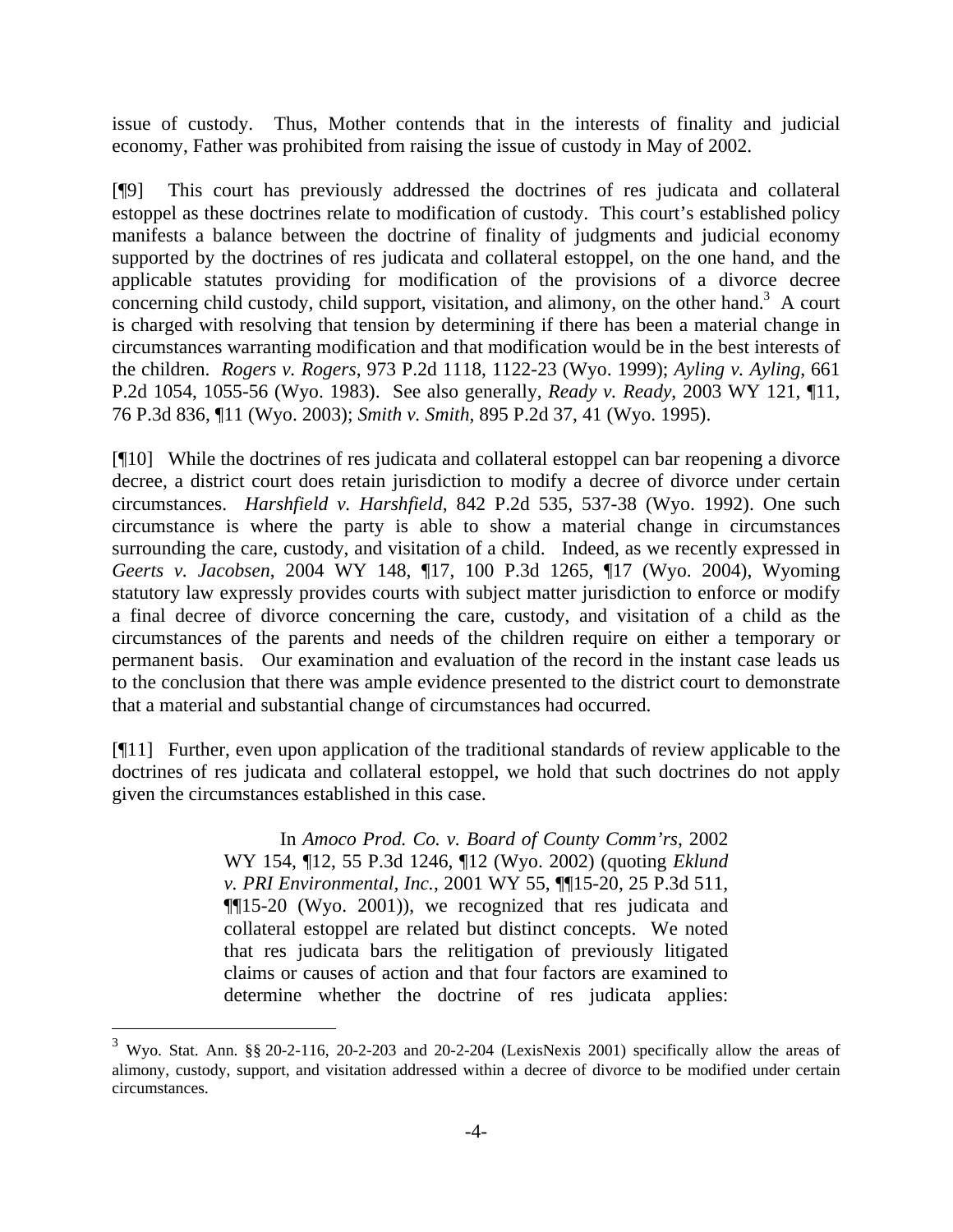(1) identity in parties; (2) identity in subject matter; (3) the issues are the same and relate to the subject matter; and (4) the capacities of the persons are identical in reference to both the subject matter and the issues between them. Collateral estoppel bars relitigation of previously litigated issues and involves an analysis of four similar factors: (1) whether the issue decided in the prior adjudication was identical with the issue presented in the present action; (2) whether the prior adjudication resulted in a judgment on the merits; (3) whether the party against whom collateral estoppel is asserted was a party or in privity with a party to the prior adjudication; and (4) whether the party against whom collateral estoppel is asserted had a full and fair opportunity to litigate the issue in the prior proceeding.

*Markstein v. Countryside I, L.L.C.*, 2003 WY 122, ¶15, 77 P.3d 389, ¶15 (Wyo. 2003).

[¶12] Application of each of the four factors regarding res judicata and collateral estoppel, respectively, demonstrate that the previous proceedings in this case did not limit Father's ability to request a custody modification in May of 2002. The identity of the parties, the identity of the subject matter, and the capacities of the parties remained identical in reference to both the subject matter and the issues between them throughout this action. However, the matters decided in the prior adjudications did not expressly address custody of the children as presented by Father in the last proceeding. Therefore, it was impossible for the prior adjudications to have resulted in orders on the merits regarding custody of the children.

[¶13] Initially, the parties appeared before the district court resulting in the March 5, 2001 order addressing the issues of 1) child support, 2) medical expenses, and 3) additional weekend visitations between Father and the children. This order was entered by the district court upon the parties reaching full settlement of these issues. The issues resolved upon settlement were limited only to these issues and did not include custody of the children.

[¶14] Additionally, the district court explicitly recognized in its March 5, 2001 order, as specifically agreed upon by the parties in settlement, that the willful violation of any of the terms stipulated to by the parties and set forth in the order or any other court order could be punishable as contempt of court and could constitute a change of circumstances warranting a change in custody. Hence, neither Father nor Mother intended to be foreclosed from contesting custody in any subsequent proceedings. To the contrary, the parties absolutely contemplated and specified that such a possibility existed. Thus, we conclude that the district court was correct in not applying the doctrine of collateral estoppel in this instance.

[¶15] The second time the parties appeared before the district court, the district court entered an order granting the parties' requested relief. This order only addressed the district court's miscalculation of child support and Father's child support arrearage. Custody of the children, or modification thereof, was not addressed. Consequently, the doctrine of collateral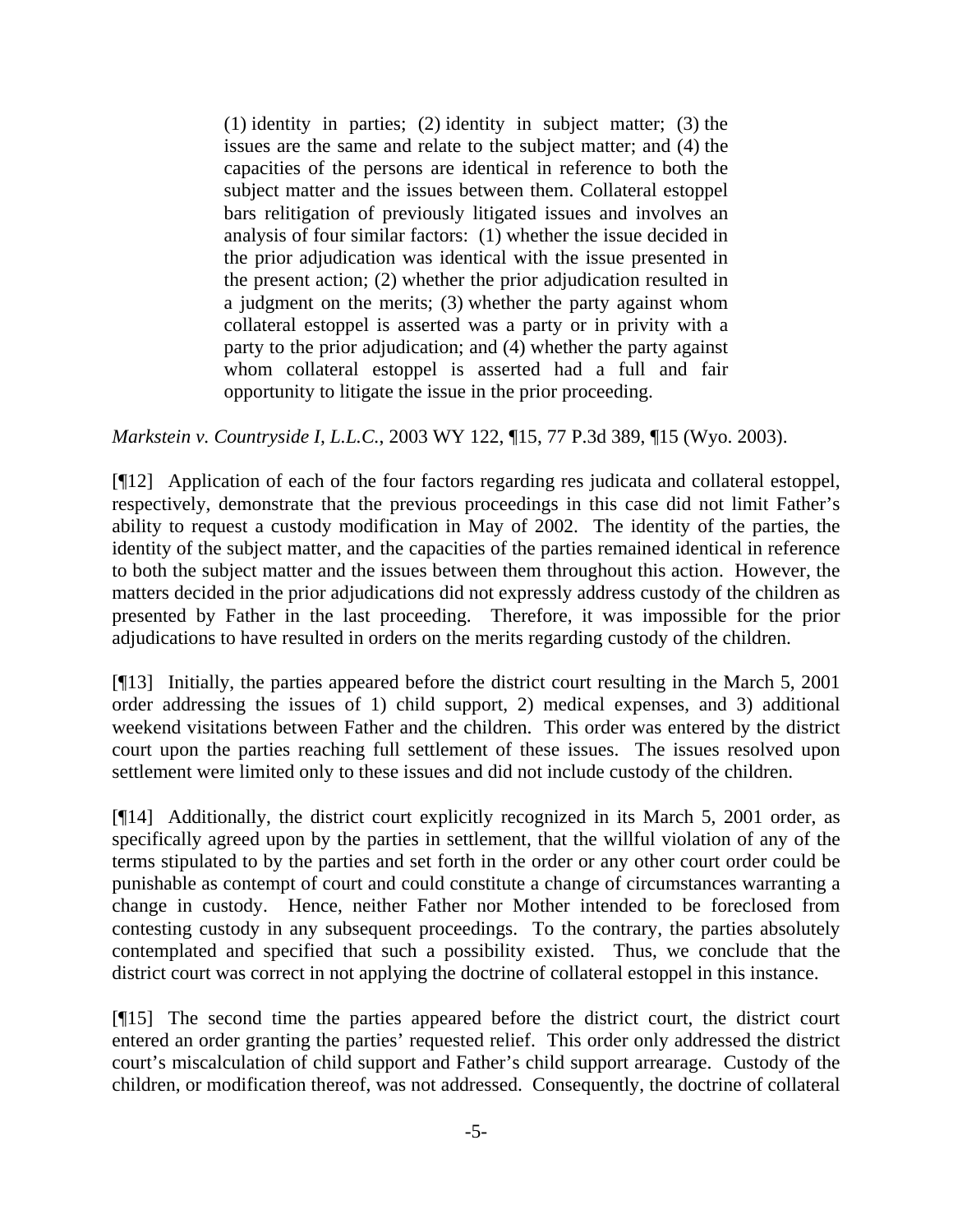estoppel cannot be applied because the district court did not then make a specific determination on the merits concerning custody of the children.

[¶16] We also do not agree with Mother's argument that because custody is interwoven with a determination of child support, the doctrine of collateral estoppel is applicable in this case. If custody is modified, then child support can be addressed, but nothing in law requires such action. Similarly, the modification of child support does not necessarily mandate that a modification of custody be considered.

[¶17] Mother further implies, through bald assertion unsupported by reference to the record, that because Father propounded discovery that might have some bearing on the modification of custody of the children during the initial proceeding, he was required to address the custody modification at that time.<sup> $\overline{4}$  $\overline{4}$  $\overline{4}$ </sup> First, it must again be recognized that each of the issues involving the initial proceedings in this action was fully settled voluntarily by the parties. In addition, W.R.C.P.  $26(b)(1)(A)$  makes it clear that discovery may be undertaken in any area, not privileged, which is relevant to the subject matter involved in the pending action or any area that is reasonably calculated to lead to the discovery of admissible evidence. Thus, Father had an expected right to delve into those issues as they related to the issues then formally raised before the district court. Obviously, if Mother believed that the discovery requested by Father was inappropriate, she could have addressed such contention formally with the district court through a motion for protective order pursuant to W.R.C.P. 26(c). Critically, the issue of custody modification was not formally raised for the district court's consideration from the time of entry of the initial decree of divorce until Father filed his May 2002 motion. We do not find it unreasonable for Father to have waited until such time to do so.

[¶18] Mother additionally asserts that allowing Father to bring his May 2002 motion under the circumstances allows him to 1) manipulate the judicial system in a quest to re-litigate an issue until a desired answer is achieved, 2) continue to control Mother, and 3) undermine desired stability in the children's lives. She further contends that such a result cuts against the doctrine of finality and judicial economy. However, the fact still remains that until Father brought his May 2002 motion, he had not previously been given a formal full and fair opportunity to litigate the issue of modification of custody before the district court since entry of the original divorce decree on January 10, 2000. Therefore, we find Mother's complaints unpersuasive.

# *Abuse of Discretion*

l

[¶19] Mother claims that the district court abused its discretion when it awarded Father custody of the children. Specifically, Mother asserts that the district court erred when it

<span id="page-6-0"></span><sup>&</sup>lt;sup>4</sup> Mother alleges that this discovery raised issues concerning care of the children, the size of the home in which the children resided, and their struggles in school. In addition, Mother contends that Father listed witnesses and proposed exhibits concerning these areas in his pretrial disclosure pleading.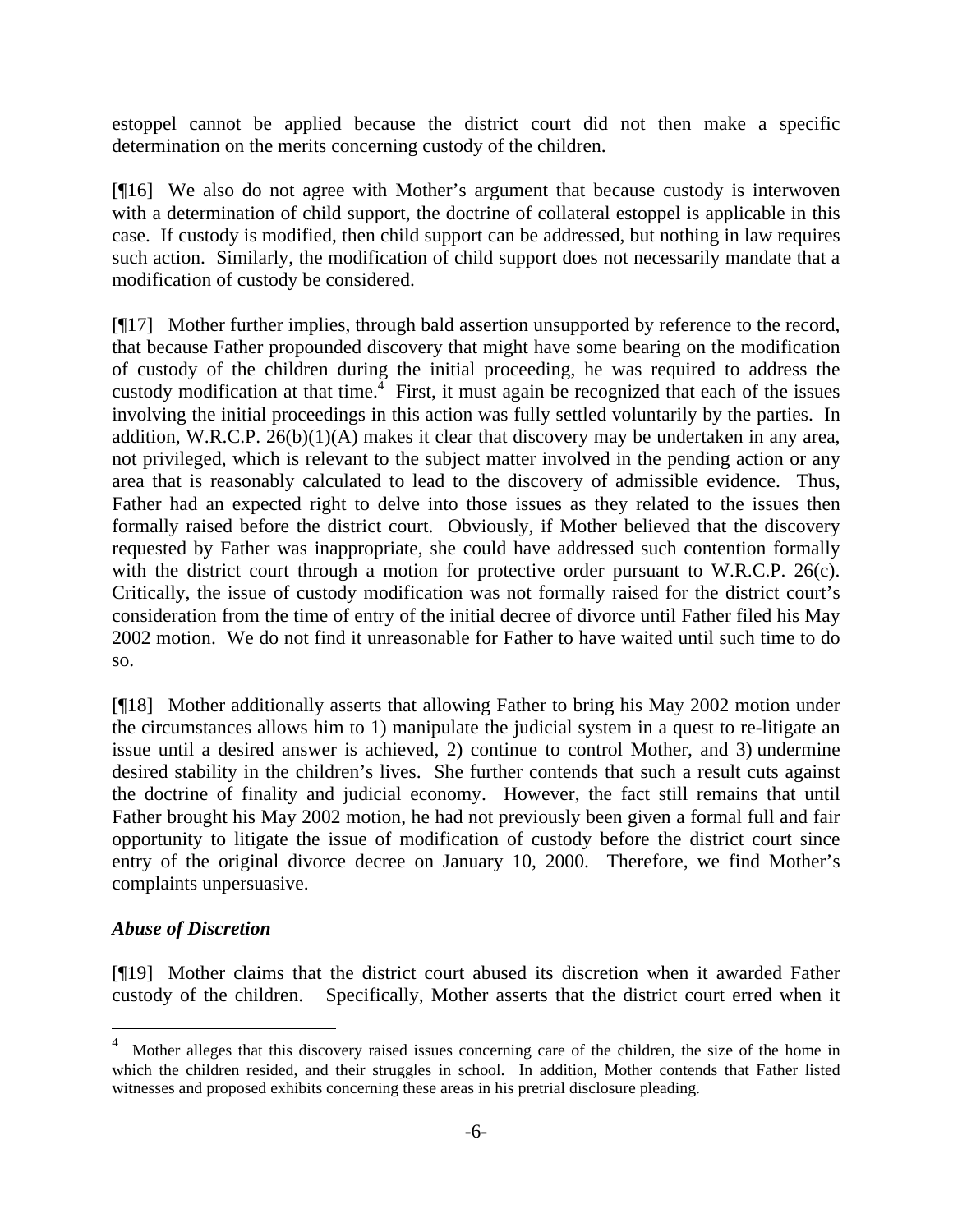failed to give weight to certain evidence at trial. That evidence included the oldest son's testimony during trial that he had been held by the arm and throat and thrown on a bed by Father when Father was angry. In addition, Mother complains that the district court 1) improperly disallowed evidence of Father's unwillingness to foster a relationship with Mother, as allegedly shown through a letter sent from Father's counsel to Mother's counsel and 2) inappropriately refused to take judicial notice of an earlier order that did not provide for an additional seven weekends of visitation between Father and the children as was provided in the divorce decree.

[¶20] In making her argument, Mother asserts that such evidence was significant and the district court failed to properly weigh this evidence in making its determination. Mother fails to otherwise substantiate her argument or cite applicable authority supporting this position. In addition, as to the two latter identified documents, the appellate record is devoid of any request for the district court to admit the subject letter as evidence or take judicial notice of the earlier order. The record on appeal similarly does not include the referenced letter or order. An appellant bears the burden of bringing to the reviewing court a sufficient record on which to base a decision. *Erhart v. Evans*, 2001 WY 79, ¶18, 30 P.3d 542, ¶18 (Wyo. 2001). Thus, we will not further consider these matters.

[¶21] As to the weight accorded the other evidence, we have long recognized that evidentiary rulings are within the sound discretion of the trial court and include the adequacy of foundation, competency, materiality, and remoteness of the evidence. This court, therefore, will accede to the trial court's determination of the admissibility of evidence unless the court clearly abused its discretion. The burden is on the party asserting an abuse of discretion to establish such an abuse. *Person v. State*, 2004 WY 149, ¶11, 100 P.3d 1270, ¶11 (Wyo. 2004). In this instance Mother failed to meet the applicable burden.

[¶22] While the oldest son did testify during trial that he had been held by the arm and throat and thrown onto a bed by Father, testimony was also elicited from the oldest son that this event was singular in nature and took place when Father was trying to break up a physical encounter that had developed between the oldest son and his younger brother. Additional testimony showed that the stepfather of the children and Mother engaged in a heated argument in front of the children while stepfather was intoxicated. During the course of the argument, stepfather struck Mother. This event resulted in one of the children calling the police for assistance and greatly upsetting the children. In *Produit v. Produit*, 2001 WY 123, ¶22, 35 P.3d 1240, ¶22 (Wyo. 2001), we recognized:

> The trial judge is in the best position to assess the credibility of the witnesses and weigh their testimony. *Raymond v. Raymond*, 956 P.2d 329, 332 (Wyo. 1998); *Goff v. Goff*, 844 P.2d 1087, 1092 (Wyo. 1993). This entire case revolved around the assessment of credibility and the proper weight of testimony. The evidence was relatively evenly distributed. However, it is conceivable that the district court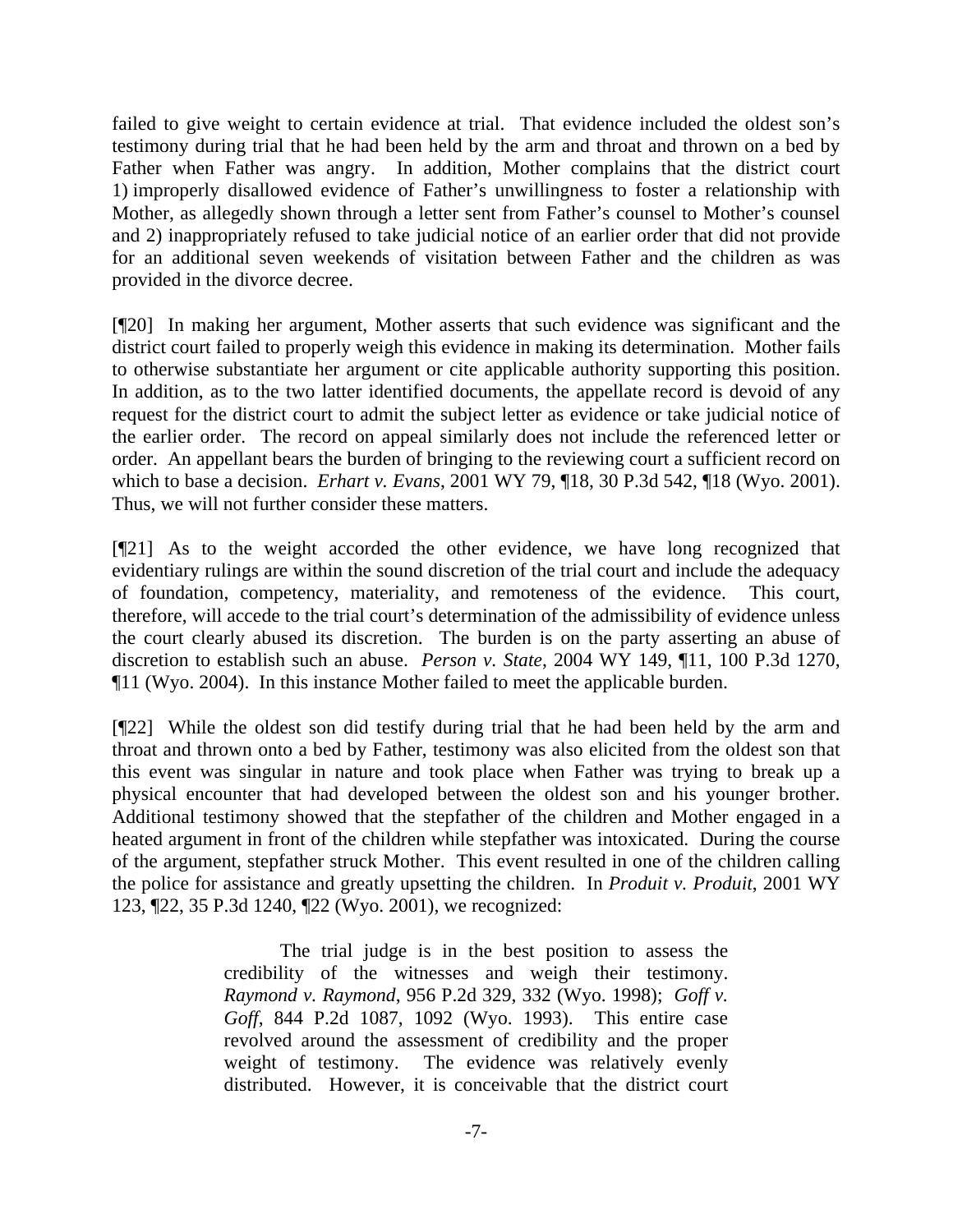weighed the evidence that the mother essentially abandoned the family and had a recent history of personal and employment instability against her former role as primary care giver. It could have also weighed the evidence with regard to the father's parenting skills, employment stability, and conduct during the period of temporary custody to determine he was the more fit and stable parent. Such an evaluation would require the assessment of the witnesses' credibility and the weighing of conflicting testimony. A process of this kind could readily swing the balance toward one party despite there being a material factor in favor of the other party. Therefore, we cannot conclude the mother's former role as primary care giver, or any other material factor, was ignored. *Reavis*, 955 P.2d at 431; *Triggs v. Triggs*, 920 P.2d 653, 657 (Wyo. 1996), abrogated on other grounds by *Vaughn*, 962 P.2d at 151. Due to the nature of the evidence this case presents, we must rely on the fact finder's determinations and accord them considerable deference. *Raymond*, 956 P.2d at 332; *Brown v. State*, 944 P.2d 1168, 1170 (Wyo. 1997). We hold the custody award to the father is not against the great weight of the evidence and does not constitute an abuse of discretion.

The same reasoning applies in this case. While there were factors weighing in Mother's favor, there were similar factors weighing in Father's favor. It is the district court's duty to weigh the evidence in making custody determinations. Here, it appears from the record that the district court considered all the evidence in making its ultimate decision. It must further be acknowledged that under the applicable standard of review, this court has an obligation to afford Father, as the prevailing party, every favorable inference while omitting any consideration of evidence presented by Mother, the unsuccessful party. *In re KRA*, at ¶7.

[¶23] Finally, Mother argues that the district court erred by awarding Father custody of the children, thereby splitting the children from their half siblings and stepsibling. According to Mother, the case of *Dowdy v. Dowdy*, 864 P.2d 439, 440 (Wyo. 1993), stands for the proposition that separating siblings through custody awards to different parents is not preferred. Mother contends that this rule of law should apply to half siblings and stepsiblings, as well as full siblings. Mother also asserts that the district court failed to adequately state the factors upon which it relied and the evidence that supported its decision as required by our decision in *Pace*, which provides at ¶17 (footnote omitted):

> As future guidance to the trial courts, we hold that, when the exercise of its discretion in custody matters involves splitting custody of children between parents or other unconventional custody approaches, the trial court must provide an explanation of its reasoning and place its findings on the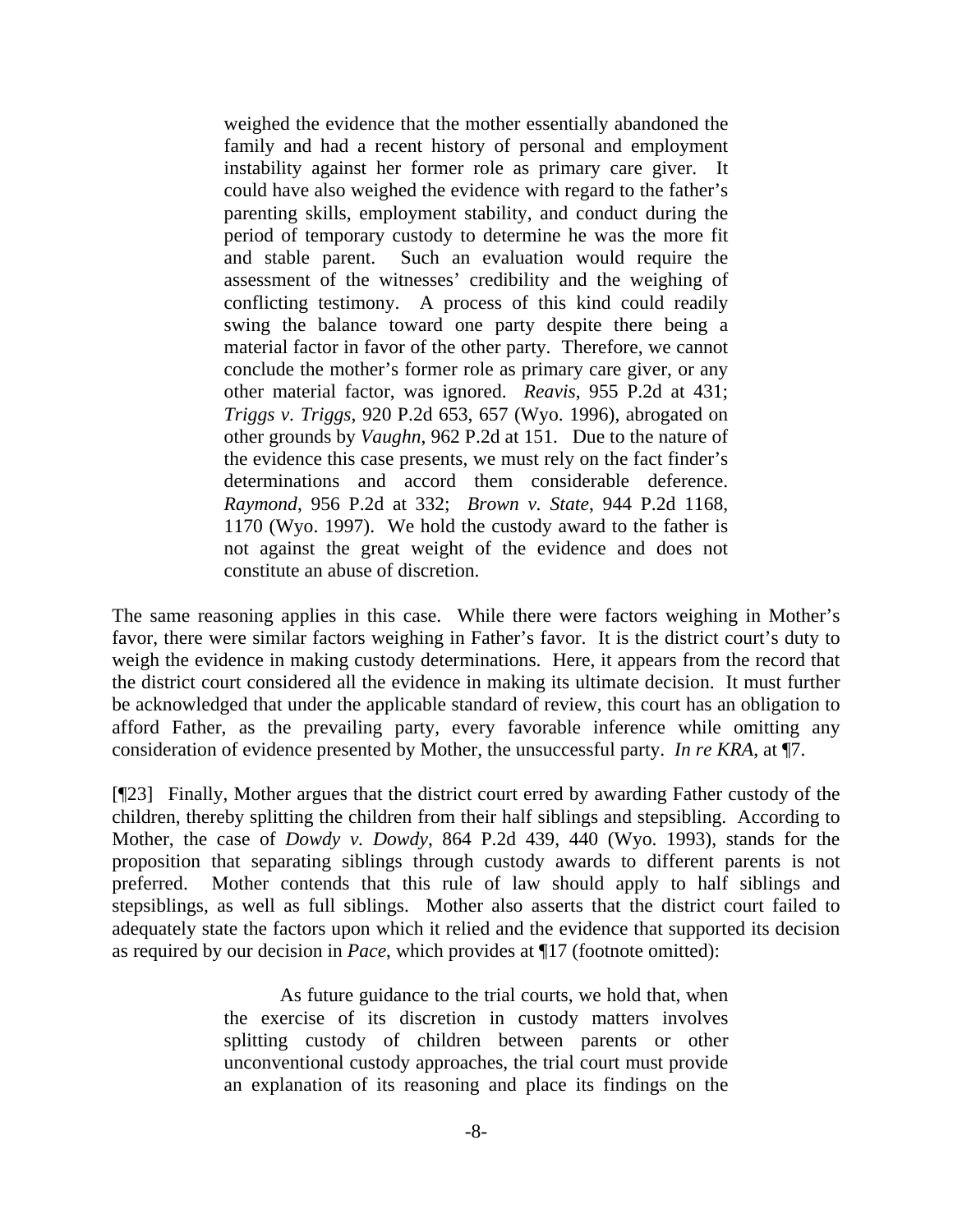record. A reasoned explanation and an expression of findings of a trial court's conclusion will assure this court that a comprehensive evaluation of all relevant factors occurred prior to the award of custody.

Thus, Mother asserts that, at a minimum, this matter must be remanded to the district court for an elaboration of such factors.

[¶24] A reading of our opinion in *Dowdy* does indicate that generally speaking the separating of siblings through custody awards to different parents is not preferred. Keeping siblings together in the same household is considered the better practice. However, this court clarified that the effect of separating siblings from each other is just *one* of several factors courts consider in determining the primary issue—the best interests of the children. *Dowdy,* at 440 (citing Jay M. Zitter, Annotation, *Child Custody: Separating Children by Custody Awards to Different Parents—Post-1975 Cases*, 67 A.L.R. 4th 354, § 2[a] (1989) and *In re Marriage of Barnthouse*, 765 P.2d 610 (Colo.App. 1988)). In other cases we have consistently taken this position. See *Reavis*, at 431, *Rogers v. Rogers*, 973 P.2d 1118, 1121 (Wyo. 1999), and *Pace*, at ¶11. We have instructed trial courts to be explicit in placing on the record the reasons supporting its determination to separate siblings so as to assure that a comprehensive evaluation of all relevant factors occurred prior to the award of custody. We have additionally admonished trial counsel that they cannot remain passive and must assist the trial judge in articulating on the record the relevant factors and their relative weight which, in the lawyer's professional judgment, should act as a foundation for the trial court's exercise of judicial discretion. *Pace*, at ¶18. The standards as enunciated within both *Dowdy*  and *Pace* remain valid and applicable, but we emphasize that these standards must be applied within their *full context* as specifically identified.

[¶25] Further while we do not expressly adopt such holdings, we find upon our review of established foreign case authority that other jurisdictions are essentially in accord with the standards established in *Dowdy* and *Pace*. Although we acknowledge that there is somewhat of a split of authority in the weight to be given to sibling relationships in custody determinations, all jurisdictions we reviewed agree that the paramount focus in determining who should be given custody of a child is what outcome would optimally serve the best interest of each child. That said, some jurisdictions recognize that sufficient circumstances, looking at the totality of the situation with the best interest of the child being the paramount concern, must exist before siblings are separated. See *Miers v. Miers*, 53 S.W.3d 592, 596 (Mo.App. 2001); *Viamonte v. Viamonte*, 748 A.2d 493, 496-99 (Md.App. 2000); *Mayer v. Mayer*, 397 N.W.2d 638, 644-45 (S.D. 1986). Other jurisdictions reserve a higher "exceptional circumstances" standard only if the contemplated separation involves full siblings. See *Eaton v. Dixon*, 9 S.W.3d 535, 537 (Ark.App. 2000).

[¶26] Moreover, we find the strong public policy toward preservation of sibling relationships to be equally applicable whether the children are full sibling, half sibling, or stepsiblings. As recognized in Atkinson, *Modern Child Custody Practice*, §4-17 (2d ed.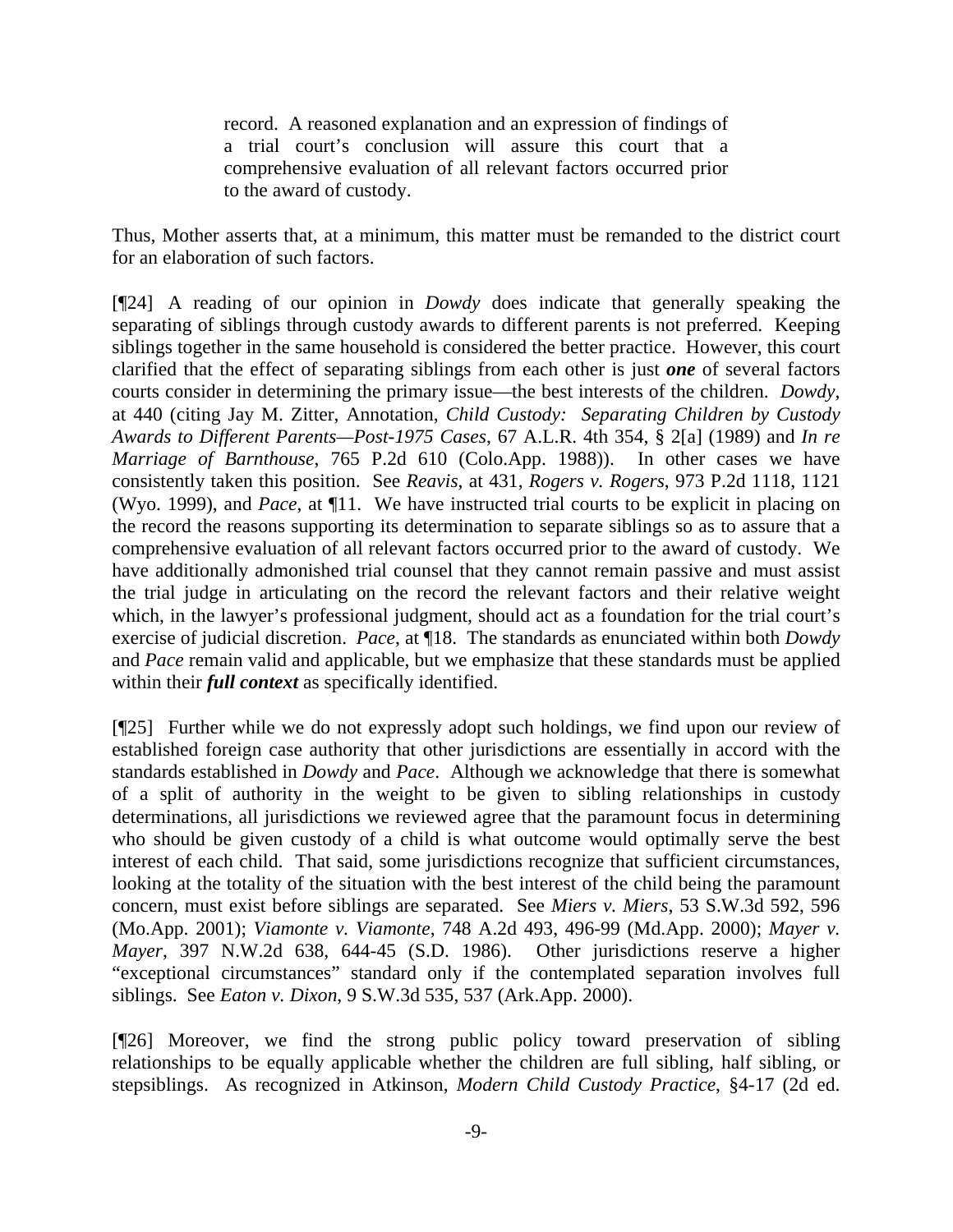2004), a recurrent theme in custody cases is the importance of keeping siblings together because close familial relationships are much to be encouraged, brothers and sisters need each other's strengths and association in those everyday and often common experiences; separating them unnecessarily is likely to be traumatic and harmful. In addition, brothers and sisters may particularly need each other's support to cope with the strain of their parents' divorce. This same treatise further notes that the presumption of keeping children together has been applied by many courts in cases where children have only one parent in common, i.e., brothers and sisters who were born of a parent's prior or subsequent marriage. *Id.* Thus, we hold that our established standards enunciated in *Dowdy* and *Pace* are applicable for all siblings regardless of their nature.

[¶27] Having established the proper criteria to be used when considering the potential splitting of children from their siblings, of whatever status, we now must review the facts as they exist in this case. The evidence convinces us that the decision of the district court to award Father custody of the children and thereby separate them from their half siblings and stepsibling is supported by substantial evidence.

[¶28] In its order, the district court found that, while both parents were fit and proper to have custody of the children and it was obvious that both parents cared deeply for the children, the history of the parties in the matters of visitation had been nothing but detrimental. To such end, the district court noted that although Father was to receive liberal visitation of the children, that had not occurred because of Mother's obstructions. The district court further found that Mother had exhibited an inability to interact and communicate with Father. Specifically, the district court noted that there was no excuse for Mother removing Father from the school contact forms and for failing to accept certified letters from Father regarding his visitation requests. The district court identified that Mother had failed to respect Father's rights and responsibilities.

[¶29] Additionally, the district court found that Mother's testimony concerning anticipated future living conditions for the children was not credible, particularly recognizing that since the divorce the children had lived with Mother in several different locations causing the children to attend several different schools. The district court further stated that the financial situation of Mother's new husband had changed and that the supervision and current living conditions at Mother's home and the plans to change those conditions lent even more instability to the children's lives. The court also concluded that Father could provide a more stable environment for the children. While Father may be working out of town, Father's current wife was good with the children and had the ability to support and care for the children. The court further noted that Father had demonstrated a willingness to create and foster a relationship between the children and Mother and that credible evidence existed that domestic violence had occurred in Mother's home.

[¶30] Thus, the district court concluded that it was in the children's overall best interest that Father be awarded custody. In addition, we further find that the district court's order was sufficiently detailed so as to provide an adequate basis for the district court's ultimate